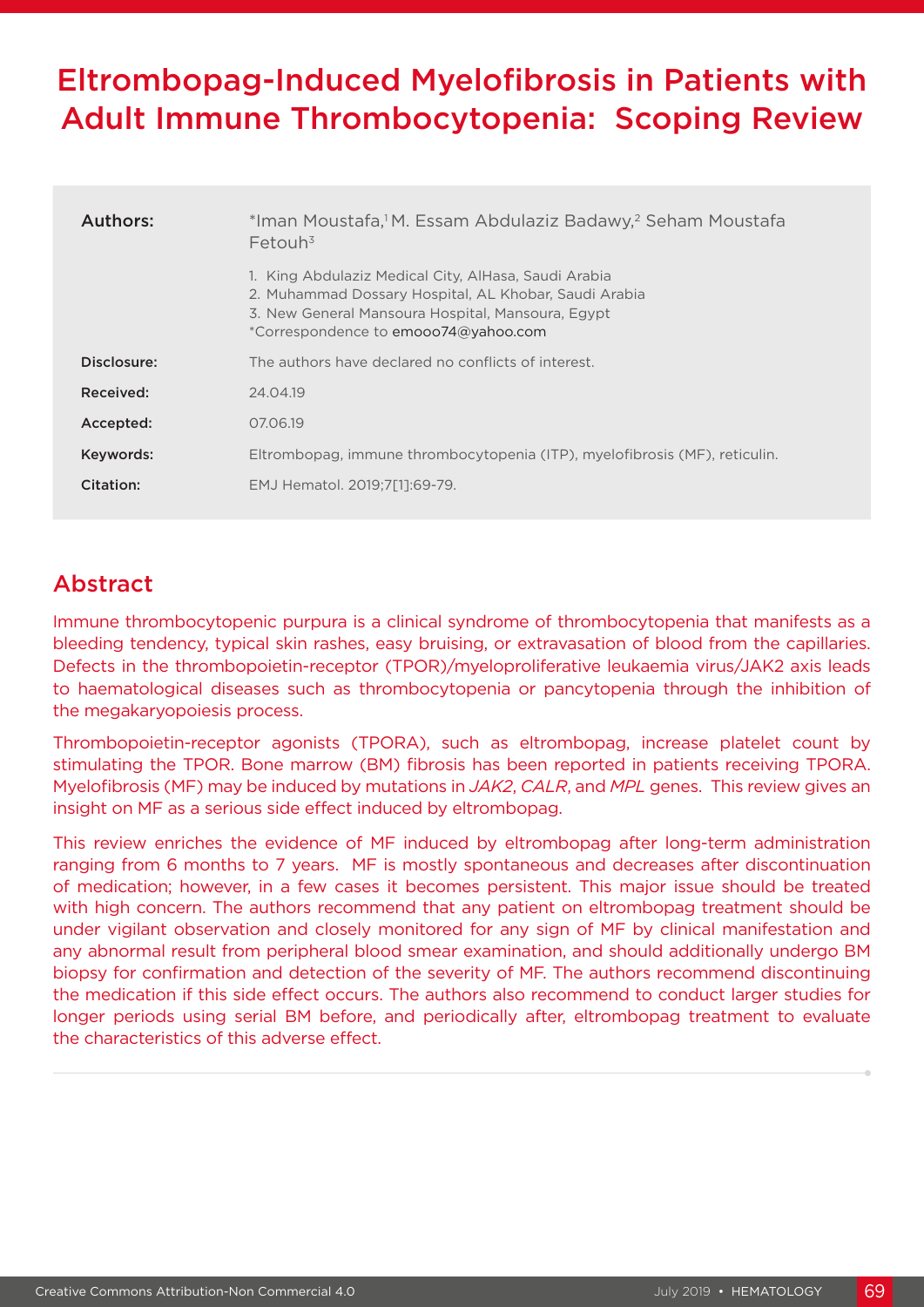# INTRODUCTION

Immune thrombocytopenia (ITP) is an autoimmune bleeding disorder that lessens the production of platelets.<sup>1</sup> Despite treatments being available for ITP, first-line treatments fail in 60–80% of adult patients.2 The initial treatment for ITP is corticosteroid and immunoglobulins (Ig), and splenectomy is then used in cases that fail to respond to steroids. In 2010, the U.S. Food and Drug Administration (FDA) approved anti-RhD Ig as a treatment for ITP patients who are rhesus positive and have not received a splenectomy. Rituximab exerts its therapeutic effect by reducing serum IgG antibody levels and can be used after corticosteroids are tapered and withdrawn. Other second-line treatments include azathioprine, cyclophosphamide, cyclosporine, danazol, mycophenolate mofetil, vincristine, and the novel medication fostamatinib. Recent advances in understanding ITP pathogenesis have highlighted the role of dysfunctional platelet reproduction; this led to a new generation thrombopoietin (TPO)-receptor agonist (TPORA) therapies, including eltrombopag and romiplostim.<sup>3,4</sup>

Response rates of these treatments are not universal, and each therapy has its own limitations.2 Myelofibrosis (MF) is a bone marrow (BM) disorder in which the BM is replaced by fibrous tissue, leading to a lack of sufficient blood cells which presents in anaemia, weakness, fatigue, and often, enlargement of the liver and spleen.5,6

Eltrombopag is an effective medication for treatment of ITP; however, the development of BM fibrosis is an immense concern and the authors will spotlight this issue in this scoping review.

#### METHODOLOGY

Arksey and O'Malley's methodology was used.7

#### Identifying the Research Question

This scoping article was conducted to answer the research question: what is known from existing literature about eltrombopag-induced MF in adult ITP patients?

### Identifying Relevant Studies

#### Information Sources and Search Strategy

The search strategy was formulated to identify studies, case reports, meta-analyses, and previous systematic reviews for MF and eltrombopag in adult ITP patients.

This strategy involved searching for research evidence via different sources, including electronic databases like PubMed, Google Scholar, and the Cochran database, as well as reference lists, key journals, relevant organisations such as the American Society of Hematology (ASH), and conference proceedings.

The authors' method for searching the studies involved three steps. The first step was an initial limited search of a selection of relevant databases, followed by an analysis of text words contained in the title and abstract and of the index terms used to describe the article. A second search using all identified keywords and index terms was then undertaken across all included databases. Thirdly, the reference list of all identified reports and articles were searched for additional studies. Key words that were used included 'eltrombopag', 'myelofibrosis', 'immune thrombocytopenia', and 'reticulin'. Articles were analysed using Microsoft Excel® as a data extraction tool. Three reviewers implemented the inclusion and exclusion criteria to all citations searched in all databases. Full articles were obtained for those studies that appeared to be relevant. Only the articles that met the inclusion and exclusion criteria were studied.

The inclusion criteria were:

- **>** Human adult studies written in English.
- **>** Studies for chronic ITP adult patients.
- **>** Articles published from 2008 to 2018.
- **>** Any study design (retrospective or prospective).
- **>** Fully published reports, meta-analyses of clinical trials, or reviews.

Any study seemingly meeting the inclusion criteria based on the title, abstract, or both, were put in for closer inspection.

The exclusion criteria were:

- **>** Trials published in a language other than English.
- **>** Trials that were performed in animals.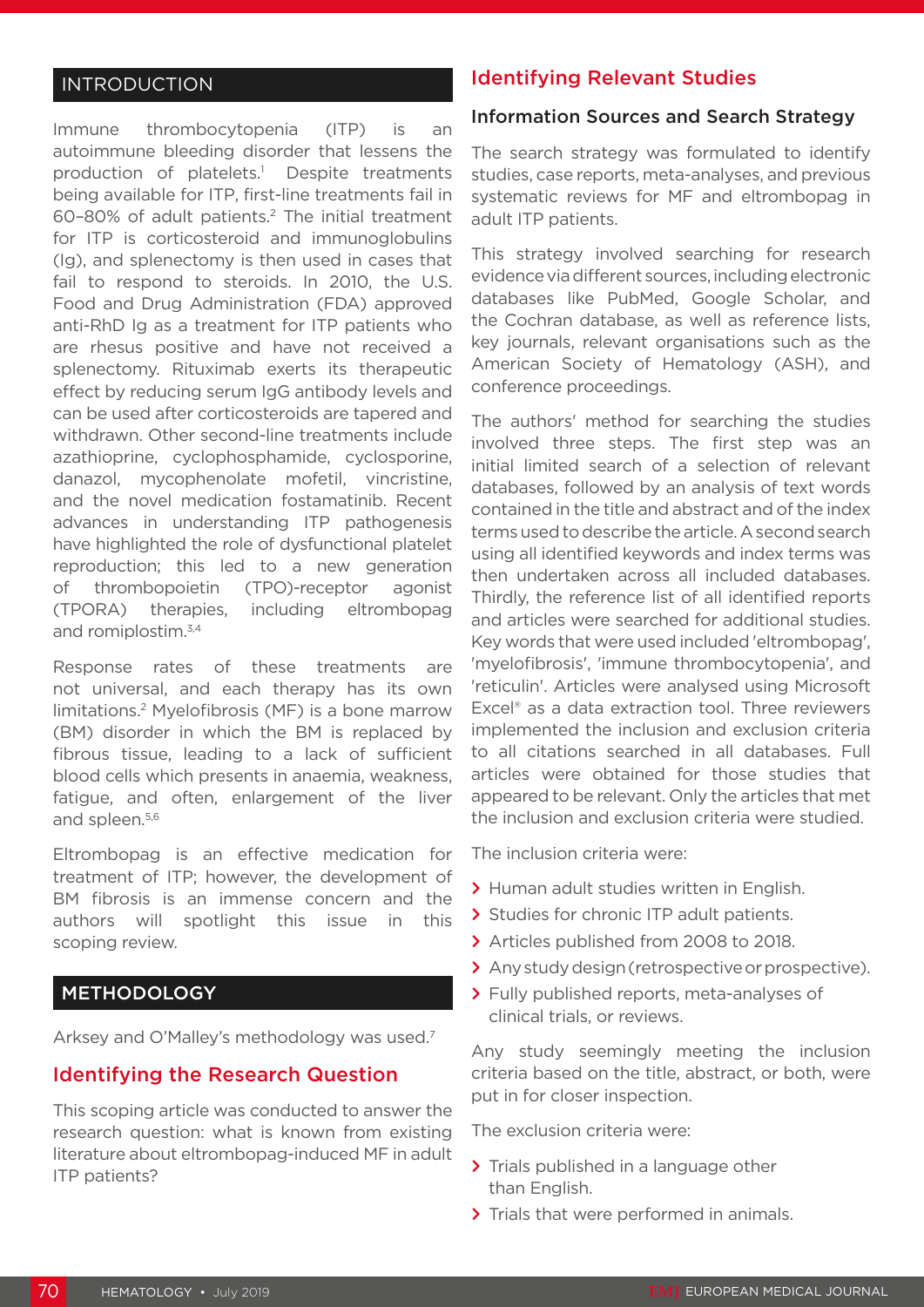- **>** Trials that were performed in children.
- **>** Abstracts.
- **>** Trials outside of the chosen time period (i.e., before 2008 or after 2019).

#### Study Selection

After an extensive literature search as described, three reviewers applied the inclusion and exclusion criteria to all citations. Full article texts were requested to determine the best article matches with the research question. A deadline was set, after which no more studies could be included in the analysis. The reviewers read the full articles to make the final decision as to whether they should be chosen for inclusion in the review.

#### Charting the Data

The data was charted and entered into a 'data charting form' using Excel. The study-recorded information was filed under the appropriate title headings: author(s), year of publication, title of the study, study location, study details, methodology, and results (Table 1).

#### Methodology Outcome

The methodology for the study can be seen in Figure 1. The initial search resulted in a total of 201 articles, which included records identified through searching various databases: 161 from Google Scholar, 27 from PubMed, 2 articles related to the Cochran database, and an additional 11 from article reference lists, relevant organisations such as ASH and the FDA, plus conference proceedings that included references identified through other sources.

Eight articles were excluded because of duplications to give 193 total, after which point only articles from 2008 to 2019 were selected and included to give 118 articles.

Abstracts of each of these articles were reviewed and it was determined that many of the articles were not relevant to the topic of this review but more broadly related to cancer and cardiac problems.

The authors examined 43 articles, of which 21 articles were excluded because they were either animal studies, abstracts, or studies performed in children, leaving 22 relevant articles. Of the 22 relevant articles identified, 3 were case reports, 8 were clinical trials, and 11 were reviews, and are summarised in Table 1.8-29

#### **RESULTS**

In the study, three case reports of MF that was induced by eltrombopag were included. MF appeared within 6 months to 3 years following eltrombopag administration, two cases showed persistent MF, and the two others did not. Reports recorded MF with Grade 2/3 according to the World Health Organization (WHO) classification (2008).8,9,30

The case report by Jayakar et al.<sup>8</sup> in 2015 presented a case of an 87-year-old woman with chronic ITP who was treated consecutively with two TPO mimetics: romiplostim and then eltrombopag. BM evaluation prior to TPO mimetics treatment showed no evidence of fibrosis. Within 6 months of therapy, the patient developed persistent MF (MF Grade 2/3) that was confirmed by BM biopsy (BMB).<sup>8</sup>

The case report from 2016 by Horikoshi et al.<sup>9</sup> presented the case of a 78-year-old man who had been diagnosed with ITP in 2004. Eltrombopag treatment was initiated in 2014 and 8 months after this the patient underwent a BMB that showed Grade 2 MF.<sup>9</sup>

The case report by Moustafa et al.<sup>10</sup> in 2019 presented the case of a 38-year-old man who was diagnosed in May 2015 with chronic ITP and received eltrombopag as a third-line treatment. The patient was stable for 3 years under eltrombopag, after which time the patient developed a severe reduction in platelet count and failure of eltrombopag treatment. The patient underwent BMB that showed Grade 2 MF. The patient's pharmaceutical interventions were discontinued but they developed persistent MF.

In the study, eight clinical trials involving a total of 936 patients were reviewed; a number of points of contention regarding the trials were identified and some had limitations. Two prospective trials were completed by Ghanima et al. in 2011<sup>12</sup> and 201413 which studied a total of 91 patients. These studies confirmed that long-term administration of eltrombopag (2–4 years) caused MF-2/3 and that discontinuation of TPORA may prevent the progression of fibrosis in MF-2/3.12,13 The first trial in 2011 had limitations to the study.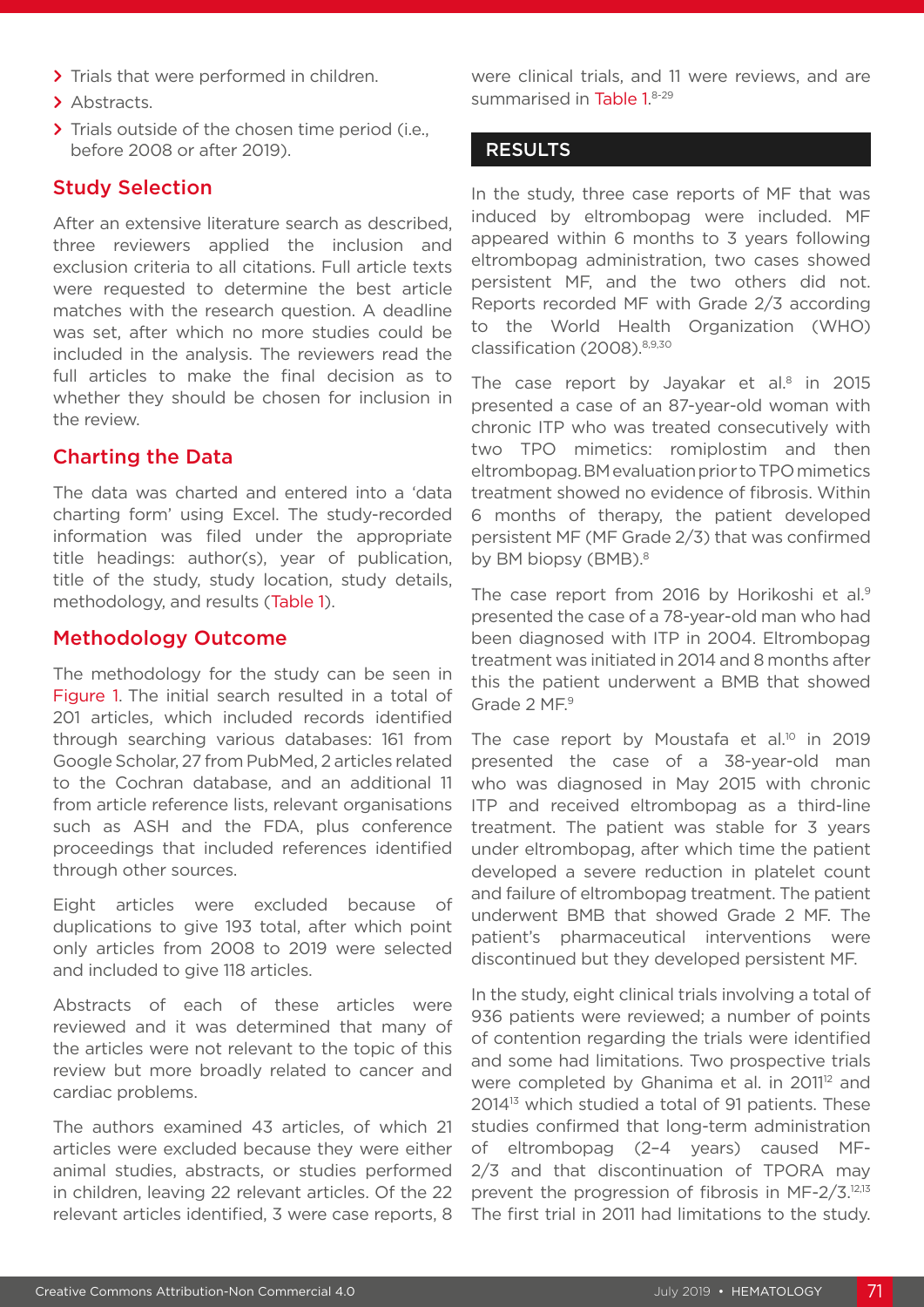Table 1: Studies from 2008 to 2019 that were included in the literature review of myelofibrosis induced by eltrombopag treatment for immune thrombocytopenia.

| Author                              | <b>Title</b>                                                                                                                                                                                                | Country        | <b>Study details</b>                                                                              | <b>Result/Conclusion</b>                                                                                                                                                                                                                               |  |  |
|-------------------------------------|-------------------------------------------------------------------------------------------------------------------------------------------------------------------------------------------------------------|----------------|---------------------------------------------------------------------------------------------------|--------------------------------------------------------------------------------------------------------------------------------------------------------------------------------------------------------------------------------------------------------|--|--|
| Case report                         |                                                                                                                                                                                                             |                |                                                                                                   |                                                                                                                                                                                                                                                        |  |  |
| Jayakar et al., 2015 <sup>8</sup>   | Persistent<br>thrombopoietin mimetic<br>induced myelofibrosis in<br>a woman with chronic<br>refractory immune<br>thrombocytopenia.                                                                          | USA (2015)     | One patient<br>(87-year-old<br>woman)<br>6 months duration<br>$MF-2/3$                            | The sequential use of high<br>dose TPO mimetic therapy<br>may have contributed<br>to the development and<br>persistence of MF in this<br>patient.                                                                                                      |  |  |
| Horikoshi et al., 2016 <sup>9</sup> | Spontaneous<br>thrombocytopenic<br>purpura with<br>myelofibrosis during<br>treatment with<br>eltrombopag.                                                                                                   | Japan (2016)   | One patient<br>(78-year-old man)<br>8 months duration.<br>MF-2/3.                                 | Eltrombopag was<br>discontinued, careful<br>observation recommended<br>whilst using TPORA.                                                                                                                                                             |  |  |
| Moustafa et al., 2019 <sup>10</sup> | Eltrombopag induced<br>myelofibrosis<br>in an immune<br>thrombocytopenic<br>patient: Case report.                                                                                                           | KSA (2019)     | One patient<br>3 years<br>$MF-2/3$                                                                | There was a link between<br>eltrombopag and MF.                                                                                                                                                                                                        |  |  |
| <b>Clinical trial</b>               |                                                                                                                                                                                                             |                |                                                                                                   |                                                                                                                                                                                                                                                        |  |  |
| Cheng et al., 2008 <sup>11</sup>    | Oral eltrombopag<br>for the long-term<br>treatment of patients<br>with chronic idiopathic<br>thrombocytopenic<br>purpura: Results of a<br>phase III,<br>double-blind, placebo-<br>controlled study (RAISE). | USA (2008)     | Prospective<br>197 patients<br>enrolled:<br>eltrombopag, 135;<br>placebo, 62<br>6 months duration | No evidence of BM fibrosis<br>was detected in clinical or<br>laboratory assessment.                                                                                                                                                                    |  |  |
| Ghanima et al., 2011 <sup>12</sup>  | Fibroproliferative activity<br>in patients with immune<br>thrombocytopenia<br>(ITP) treated with<br>thrombopoietic agents.                                                                                  | <b>UK 2011</b> | Prospective<br>25 patients<br>4 years duration                                                    | Low-grade BM reticulin<br>fibrosis was seen in most<br>ITP patients on TPORA.                                                                                                                                                                          |  |  |
| Ghanima et al., 2014 <sup>13</sup>  | Bone marrow fibrosis in<br>66 patients with immune<br>thrombocytopenia<br>treated with TPORAs: A<br>single-center, long-term<br>follow-up.                                                                  | USA (2014)     | Prospective<br>66 patients<br>>2 years duration                                                   | TPORA induced MF-<br>2/3 in approximately<br>1/5 of patients with ITP,<br>increasingly with >2 years<br>of treatment.                                                                                                                                  |  |  |
| Brynes et al., 2015 <sup>14</sup>   | Evaluation of bone<br>marrow reticulin<br>in patients with<br>chronic immune<br>thrombocytopenia<br>treated with<br>eltrombopag: Data from<br>the EXTEND study.                                             | USA (2015)     | Prospective<br>117 patients<br>5.5 years duration                                                 | Reticulin was either absent<br>or mildly increased in<br>113/115 patients (98%)<br>treated. For most patients<br>with chronic ITP, treatment<br>with eltrombopag was<br>not associated with<br>development of BM<br>reticulin or collagen<br>fibrosis. |  |  |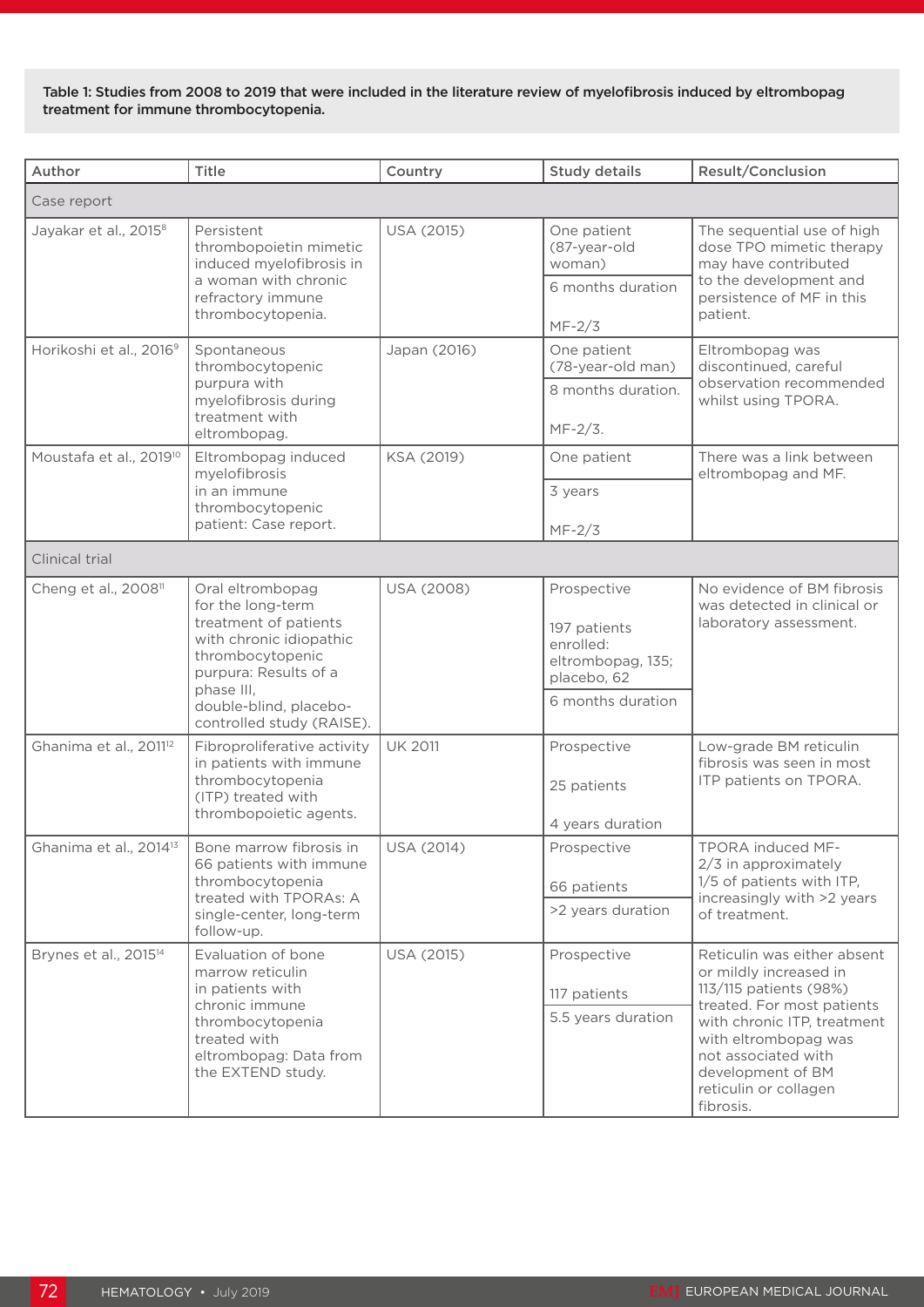#### Table 1 continued.

| Author                                       | Title                                                                                                                                                                          | Country      | <b>Study details</b>                                                                       | <b>Result/Conclusion</b>                                                                                                                           |
|----------------------------------------------|--------------------------------------------------------------------------------------------------------------------------------------------------------------------------------|--------------|--------------------------------------------------------------------------------------------|----------------------------------------------------------------------------------------------------------------------------------------------------|
| Brynes et al., 2016 <sup>15</sup>            | A 2-year, longitudinal,<br>prospective study<br>of the effects of<br>eltrombopag on bone<br>marrow in patients<br>with chronic immune<br>thrombocytopenia.                     | USA (2017)   | Prospective,<br>longitudinal study.<br>162 patients<br>enrolled, 93<br>completed.          | Treatment with<br>eltrombopag is generally<br>not associated with<br>clinically relevant increases<br>in BM reticulin or collagen.                 |
|                                              |                                                                                                                                                                                |              | 4 patients exert<br>MF-2 after 15<br>month and 3<br>patients have MF-3<br>after 12 months. |                                                                                                                                                    |
| Wong et al., 2017 <sup>16</sup>              | Safety and efficacy of<br>long-term treatment of<br>chronic/persistent ITP<br>with eltrombopag: Final<br>results of the EXTEND<br>study.                                       | Korea (2017) | Prospective                                                                                | MF occurred.                                                                                                                                       |
|                                              |                                                                                                                                                                                |              | 302 patients                                                                               |                                                                                                                                                    |
|                                              |                                                                                                                                                                                |              | 7 years duration                                                                           |                                                                                                                                                    |
| González-López et<br>al., 2017 <sup>17</sup> | Use of eltrombopag<br>for secondary immune                                                                                                                                     | USA (2017)   | Prospective                                                                                | Patient developed MF-3<br>but after cessation<br>of eltrombopag this<br>decreased to MF-1.                                                         |
|                                              | thrombocytopenia in<br>clinical practice.                                                                                                                                      |              | 87 patients                                                                                |                                                                                                                                                    |
|                                              |                                                                                                                                                                                |              | 11 months duration                                                                         |                                                                                                                                                    |
| Fattizzo et al., 2019 <sup>18</sup>          | Bone marrow<br>characteristics<br>predict outcome in<br>a multicenter cohort<br>of primary immune<br>thrombocytopenia<br>patients treated<br>with thrombopoietin<br>analogues. | Italy (2019) | Retrospective                                                                              | One third of patients<br>showed reticulinic fibrosis<br>$(MF-1.)$                                                                                  |
|                                              |                                                                                                                                                                                |              | 67 patients                                                                                |                                                                                                                                                    |
|                                              |                                                                                                                                                                                |              | MF-1 (24 patients)<br>(35.8%)                                                              |                                                                                                                                                    |
|                                              |                                                                                                                                                                                |              | 3.8 years duration                                                                         |                                                                                                                                                    |
| Review                                       |                                                                                                                                                                                |              |                                                                                            |                                                                                                                                                    |
| Rice., 2019 <sup>19</sup>                    | Treatment of immune<br>thrombocytopenic<br>purpura: Focus on<br>eltrombopag.                                                                                                   | USA (2009)   | Review<br>7/19 patients have<br>MF                                                         | Persistent blood smear<br>abnormalities suggesting<br>significant MF.                                                                              |
|                                              |                                                                                                                                                                                |              |                                                                                            | Surveillance bone marrows<br>performed 1 year into<br>treatment revealed mild<br>reticulin fibrosis in 7/19<br>subjects.                           |
| Cuker et al., 2010 <sup>20</sup>             | Safety of the<br>thrombopoiesis-                                                                                                                                               | USA (2010)   | Review                                                                                     | 11% of patients had MF.                                                                                                                            |
|                                              | stimulating agents for<br>the treatment of immune<br>thrombocytopenia.                                                                                                         |              | 2010                                                                                       |                                                                                                                                                    |
| Cook, Cooper, 2010 <sup>21</sup>             | Eltrombopag - A<br>novel approach for<br>the treatment of<br>chronic immune<br>thrombocytopenic<br>purpura: Review and<br>safety considerations.                               | UK (2010)    | Review                                                                                     | No evidence of clinically<br>relevant BM abnormalities<br>and MF in patients treated<br>for up to 18 months with<br>eltrombopag (EXTEND<br>trial). |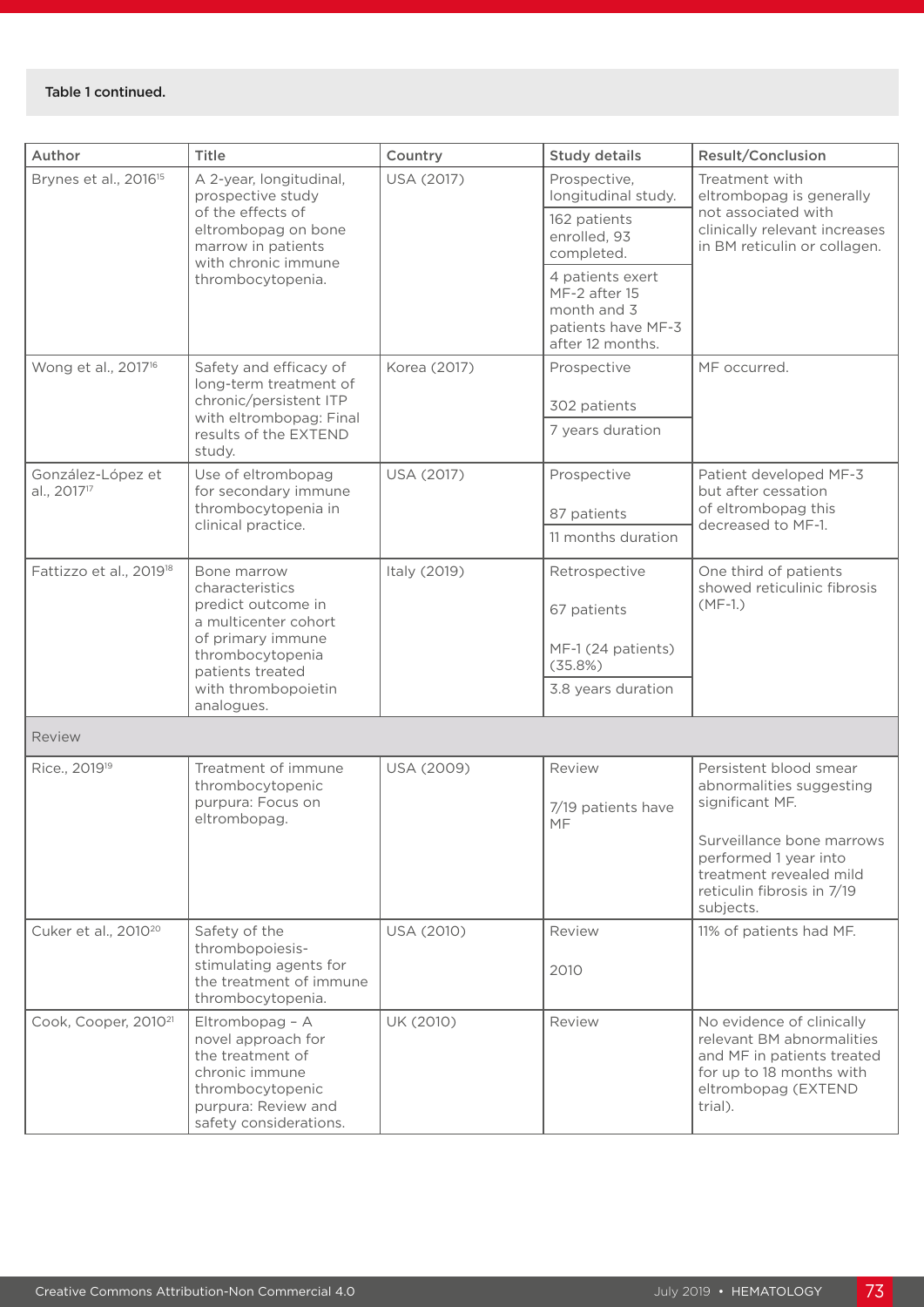| Author                                     | Title                                                                                                                                                                                                                              | Country        | <b>Study details</b> | <b>Result/Conclusion</b>                                                                                                                                                                                                           |
|--------------------------------------------|------------------------------------------------------------------------------------------------------------------------------------------------------------------------------------------------------------------------------------|----------------|----------------------|------------------------------------------------------------------------------------------------------------------------------------------------------------------------------------------------------------------------------------|
| Rank et al., 2010 <sup>22</sup>            | Evaluation of AMG<br>531 safety in sple<br>nectomized (S) and<br>non splenectomized<br>(NS) patients with<br>chronic immune<br>thrombocytopenic<br>purpura (ITP) in two<br>randomized placebo-<br>controlled Phase III<br>studies. | Germany (2010) | Review               | The significance of reticulin<br>accumulation in BM was<br>unclear.                                                                                                                                                                |
| Cuker, 2010 <sup>23</sup>                  | Toxicities of the<br>thrombopoietic growth<br>factors.                                                                                                                                                                             | USA (2010)     | Review               | Recommended larger<br>studies with long-term<br>follow-up and serial BM<br>examinations.                                                                                                                                           |
| Bascianoa, Bussel,<br>2012 <sup>24</sup>   | Thrombopoietin-receptor<br>agonists.                                                                                                                                                                                               | USA (2012)     | Review               | The significance of MF<br>remains unclear, although<br>it appears in general to be<br>mild and reversible with<br>drug cessation.<br>Long-term assessments<br>will be needed for fibrosis<br>determination.                        |
| Sabnani, Tsang, 2011 <sup>25</sup>         | Changing spectrum<br>of chronic immune<br>thrombocytopenic<br>purpura: New face for an<br>old disease.                                                                                                                             | India (2012)   | Review               | Despite TPO agonists<br>showing a favourable<br>safety profile to date, these<br>agents may have potential<br>long-term side effects, such<br>as thrombosis and MF.                                                                |
| Lakshmanan, Cuker,<br>2012 <sup>26</sup>   | Contemporary<br>management of<br>primary immune<br>thrombocytopenia in<br>adults.                                                                                                                                                  | USA (2012)     | Review               | Reticulin was observed in<br><5% of patients receiving<br>treatment for at least 12<br>months.                                                                                                                                     |
| Deutsch, Tomer,<br>2013 <sup>27</sup>      | Advances in<br>megakaryocytopoiesis<br>and thrombopoiesis:<br>From bench to bedside.                                                                                                                                               | Israel (2013)  | Review               | Current data suggested<br>that BM fibrosis was seen in<br>a small minority of patients<br>receiving TPO-mimetics;<br>a longer-term clinical<br>evaluation is required to<br>assess the nature of this<br>potential adverse effect. |
| Rodeghiero, Ruggeri,<br>2015 <sup>28</sup> | Treatment of immune<br>thrombocytopenia<br>in adults: The role of<br>thrombopoietin-receptor<br>agonists.                                                                                                                          | USA (2015)     | Review               | The risk of inducing MF<br>seems negligible, at least<br>for treatments shorter than<br>$2-3$ years.                                                                                                                               |
| Dubis, Collins, 2016 <sup>29</sup>         | Treatment options<br>in immune<br>thrombocytopenia.                                                                                                                                                                                | USA (2016)     | Review               | Previous studies have<br>shown the development<br>of MF; however, BM<br>biopsies from study<br>participants showed no BM<br>abnormalities.                                                                                         |

BM: bone marrow; ITP: immune thrombocytopenia; KSA: Saudi Arabia; MF: myelofibrosis; TPO: thrombopoietin; TPORA: thrombopoietin receptor agonist; UK: United Kingdom; USA: United States of America.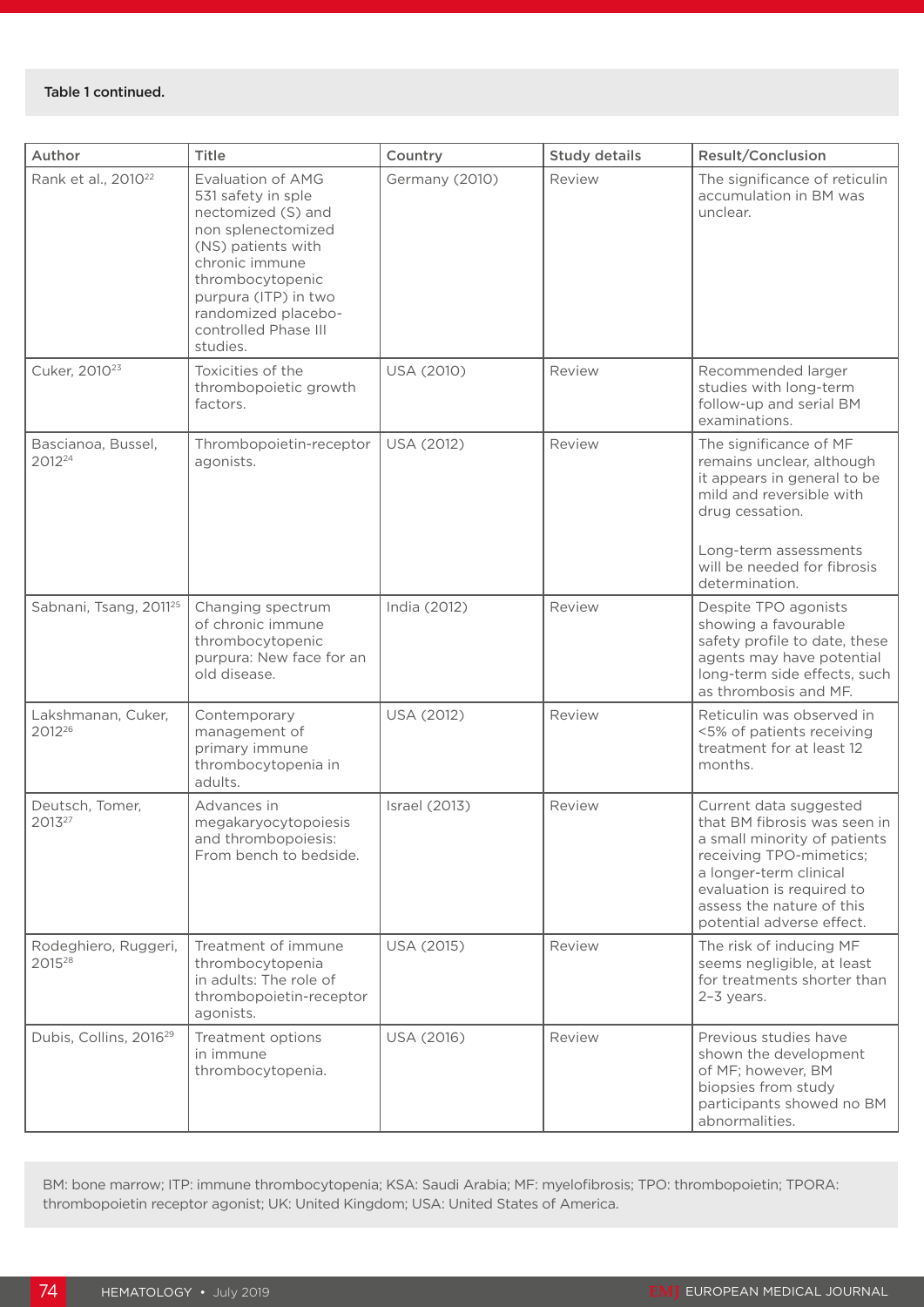

Figure 1: PRISMA flow chart demonstrating literature search and selection of studies.

Ghanima et al.12 studied 25 ITP patients with TPORA treatment, including 9 patients on eltrombopag, and performed follow-ups on them for 4 years. Eight patients had BMB before treatment in contrast to the other 17 patients. On-treatment biopsies were available in all patients, and five of them were repeated. The results for MF (Grade 1, 2, 3) were significant (19 patients out of 22) but the trial had a small sample size. Some bias appeared in this trial as missing data, particularly related to the pretreatment BMB for 17 patients. Selection bias appeared in repeating biopsies for patients initially showing extensive fibrosis more than others.

The second trial was done by the same author in 2014 to study 66 patients and provide follow-up for 2–6 years.13 This study carried some limitations as data was missing for some pre-treatment biopsies. Interruption of TPORA for some patients may have affected the degree of fibrosis in the succeeding biopsy, as well as 5 patients

having positive grading for MF-1/2 before initiation of treatment.

Another two trials were performed in 2015<sup>14</sup> and 2017<sup>15</sup> by Brynes et al., however both had limitations. In the first trial, the authors studied 117 patients treated with eltrombopag for 5.5 years. The study concluded that 2 out of 117 patients had moderate-to-marked reticulin fibrosis MF-2 and MF-3 after 25 months. One patient returned to normal after discontinuing eltrombopag whereas the other patient had persistent MF. Over the 5 years, 98% of patients had findings of MF-0 or MF-1. They concluded that eltrombopag is not associated with MF because reticulin was either absent or mildly increased during treatment and the risk of BM fibrosis may be due to TPORA or the disease.14 No baseline for BMB prior to treatment was identified to be easily compared after treatment.

The second trial from the same author studied 162 patients; 4 patients experienced MF-2 after 15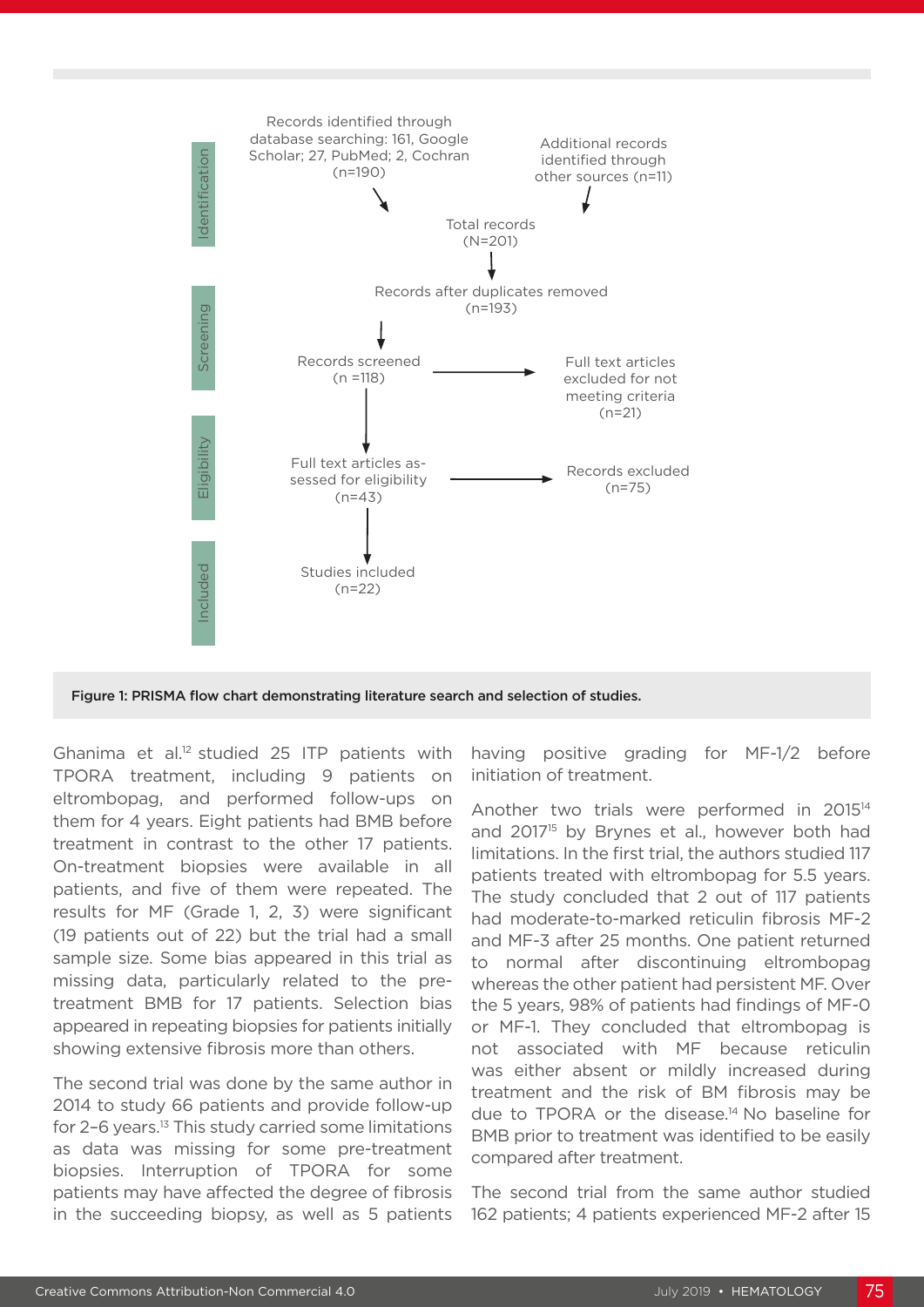months and 3 patients had MF-3 after 12 months. From these results, the author concluded that eltrombopag is generally not associated with clinically relevant increases in BM reticulin or collagen.15 However, there is a conflict between his findings and the conclusion. Both of these trials carried limitations as well as attrition bias because of withdrawal of participants caused by MF, personal prerogative, or other adverse effects.

In the RAISE trial conducted in 2008 by Cheng et al.,<sup>11</sup> 197 patients were studied over 6 months. The study showed that there was no evidence of BM fibrosis detected in clinical or laboratory assessment.<sup>11</sup> As a follow-up study, 6 months is a short duration, especially when, in many cases, adverse drug reactions appear after long-term administration.

The study by Wong et al.<sup>16</sup> in 2017 studied 302 patients. MF was recorded using the European consensus on grading BM fibrosis and assessment of cellularity. MF-1 was reported in 41% of patients, of which 10 patients (6% of total) had progression to MF-2, and 1 (1% of total) progressed to MF-3. The study carries attrition bias because of withdrawal of some patients or missed data at follow-up. No baseline for BMB pre-treatment was found.

The trial conducted by González-López et al.<sup>17</sup> in 2017 studied 87 patients. One patient developed MF-3 after 11 months of being on eltrombopag administration, but after cessation of eltrombopag this decreased to MF-1. Another trial was completed by Fattizzo et al.<sup>18</sup> in 2019 which concluded that 1/3 of the patients had MF-1. No baseline for BMB was found before launching eltrombopag. Some patients had received previous treatment, such as romiplostim, that may have caused MF.

In summary, three trials that studied 476 patients, with follow-up periods of 6–66 months, reported that eltrombopag is not associated with MF; however, 6 other trials that studied a total of 547 patients with a follow-up duration from 11 months to 7 years confirmed the association between administration of eltrombopag and development of MF.

Eleven reviews mostly confirmed MF occurrence with long-term eltrombopag administration and gave several recommendations to support this finding such as the implementation of larger studies with long-term follow-up and serial BM examinations. In contrast, three reviews by Cook and Cooper,<sup>21</sup> Rank et al.,<sup>22</sup> and Bascianoa and Bussel<sup>24</sup> concluded that there was no evidence of clinically relevant BM abnormalities or MF with long-term eltrombopag use, and that the significance of reticulin and MF accumulation in BM is unclear.

To summarise, many studies and reviews showed BM changes (increased reticulin and possible BM fibrosis [MF-1/2/3]). Long-term use of eltrombopag may cause changes in the BM starting from 6 months to 7 years.

#### **DISCUSSION**

#### Immune Thrombocytopenia Purpura

ITP was defined as per Francesco Rodeghiero and the panel of International Hematology Working Group's standardised definitions of primary ITP; an autoimmune disorder characterised by isolated thrombocytopenia (peripheral blood 100x109/L) in the absence of other causes or disorders. The diagnosis of primary ITP remains one of exclusion; no robust clinical or laboratory parameters are currently available to establish ITP diagnosis with accuracy.3 Defects in the TPOR/ myeloproliferative leukaemia virus (MPL)/JAK2 axis leads to haematological diseases such as thrombocytopenia or pancytopenia through the inhibition of the megakaryopoiesis process. $3,31$ 

### Eltrombopag with Immune Thrombocytopenia Purpura

In 2008, the FDA approved eltrombopag (SB-497115, GlaxoSmithKline) for adult patients with chronic ITP.<sup>32</sup> The mechanism of action of eltrombopag remains incompletely understood because it could not be studied in preclinical mouse models.31 Eltrombopag induces human megakaryopoiesis, the process leading to platelet production in the blood from the differentiation of BM progenitors to platelet precursors called megakaryocytes (MK). The major cytokine regulating megakaryopoiesis is TPO.31 Eltrombopag selectively binds to the transmembrane domain of the TPOR/MPL oncogene expressed in platelets, MK, and MKprogenitors, that leads to activation of JAK/ STAT signalling via STAT5, MAPK, p38, and early response genes. This drives MK proliferation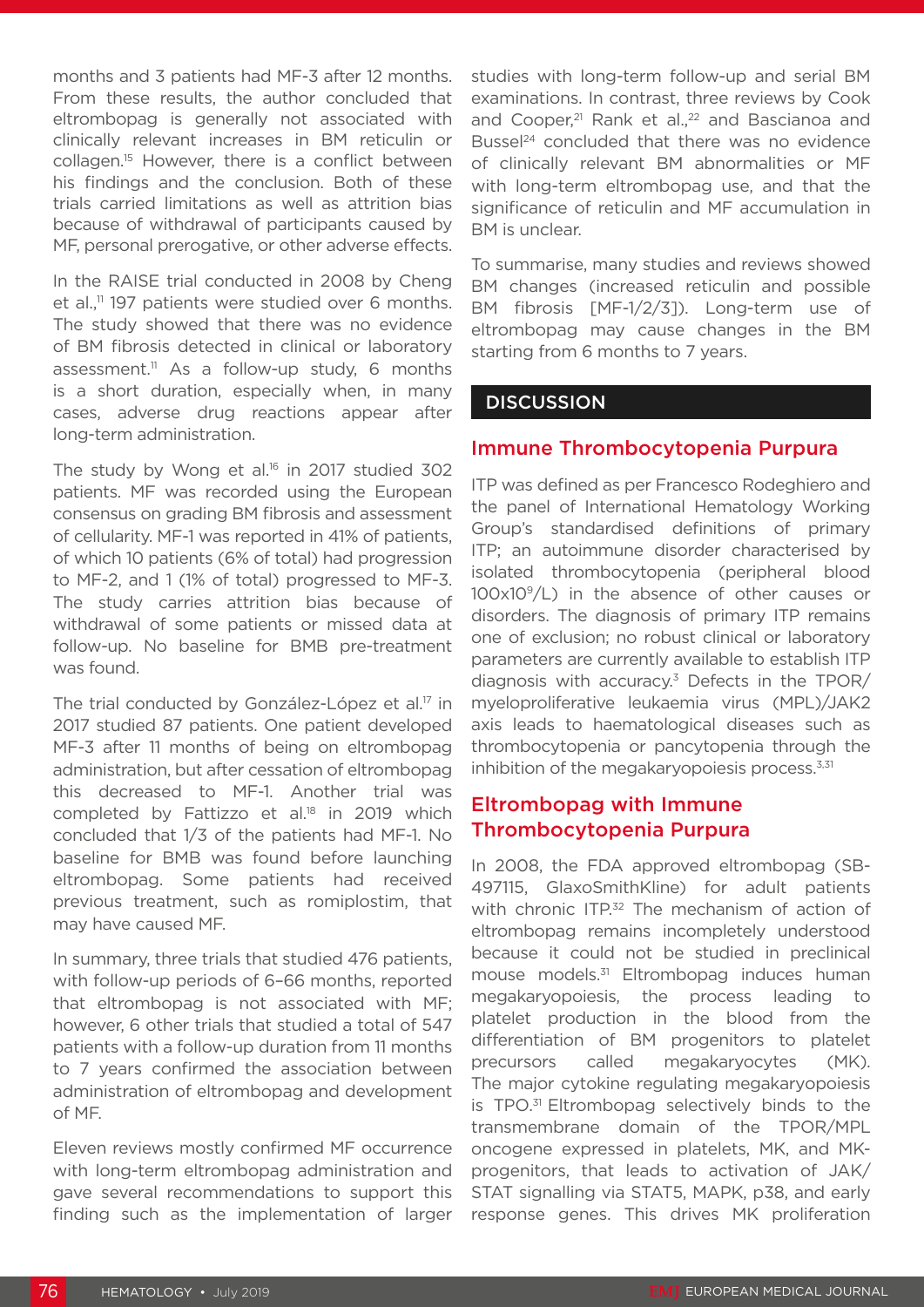and differentiation and leads to increased platelet production.3,20,33

Eltrombopag may be administered as 30, 50, or 75 mg per day dosages. Eltrombopag increases platelet counts in a dose-dependent manner in patients with relapsed or refractory ITP.<sup>34</sup> Eltrombopag may also increase the risk for development or progression of reticulin fibre deposition within the BM. Long-term use of eltrombopag can cause BM changes by showing increased reticulin and BM fibrosis.<sup>22</sup> Eltrombopag is an inhibitor of OATP1B1 and BCRP (breast cancer resistance protein) transporters (uptake drug transporters expressed on hepatocytes and other cells). Patients should be closely monitored for signs and symptoms of excessive exposure to the drugs that are substrates of OATP1B1 and BCRP (e.g., rosuvastatin) and consider reduction of their dosages.<sup>32</sup> Polyvalent cations (e.g., iron, calcium, aluminium, magnesium, selenium, and zinc) significantly reduce the absorption of eltrombopag; eltrombopag must not be taken within 4 hours of any medications or products containing polyvalent cations such as antacids, dairy products, and mineral supplements.<sup>32</sup>

#### Myelofibrosis

MF may be induced by mutations in three key genes: *JAK2*, which regulates certain enzymes involved in cell growth and the immune response; *CALR*, whose products are needed for intracellular trafficking; or *MPL*, which is also important for maintaining cell growth.<sup>32</sup> Eltrombopag may increase the risk of development or progression of reticulin fibre deposition within the BM. Long-term use of eltrombopag causes BM changes, shown by increased reticulin and BM fibrosis.35 Eltrombopag has continuous mimetic action on *JAK2*, *MPL*, and *TPO* with long-term administration. This may lead to genetic mutations which cause secondary MF, but more genetic studies are needed in the future to prove this link.

### Analysis of Results

Studies suggest increased reticulin deposition in the BM can be caused by TPORA.<sup>36</sup> TPORA stimulate reticulin deposition via activation of cytokine production by MK. There are reports of MF with abnormal deposition of collagen and reticulin in BMB of ITP patients treated by TPORA. TPORA-induced MF, however, is described as reversible upon discontinuation of TPO-based therapy in most reports.<sup>5,12</sup>

Many studies indicated the possibility of BM fibrosis in patients treated with TPORA but the available data about the degree of marrow reticulin fibrosis in ITP patients under treatment with TPORA are still limited. It is clear that certain patients were susceptible to reticulin accumulation in their marrow. The development of MF-2/3 can occur with a duration of treatment from 6 months and above..

The authors believe that degree of fibrosis may depend on specific factors, including dose of medicine, duration of disease, platelet number and immature fraction, splenectomy, and age at time of starting TPORA agent. The degree of fibrosis in the BM is known to be greater with age. More fibrosis also tended to be related to splenectomised patients and a longer duration of disease. Individual susceptibility to reticulin fibrosis in some ITP patients may trigger the development of MF. The mechanism of these findings is currently unclear. Because MF-2/3 was noticed in patients on both romiplostim and eltrombopag, fibrosis is thought to be a classeffect and not related to a specific agent.

Primary MF is a clonal disorder with progressive fibrosis, cytopenias, cellular abnormalities, and altered cytokine release. TPORA-induced fibrosis is a different secondary disease mostly not associated with cytopenia, clonal abnormalities, high lactate dehydrogenase, morphological changes in blood film, and other abnormal biochemical parameters. No clonal abnormalities showed in any of the patients during treatment with TPORA. The authors believe that the exposure time may still be too short to induce clonal abnormalities. For this reason, longer follow-up is recommended to test these agents in this regard as well.

Some other studies have not clearly produced the same results; but this lower proportion of MF-2/3 could be explained by shorter observation times. Also, the duration of ITP before BMB was shorter in these studies. Patients with chronic ITP under TPORA treatment may be on these agents for as long as 5–10 years, meaning observational follow-up is needed to find out whether prolonged exposure to TPORA would lead to relevant grades of MF in many patients. BMB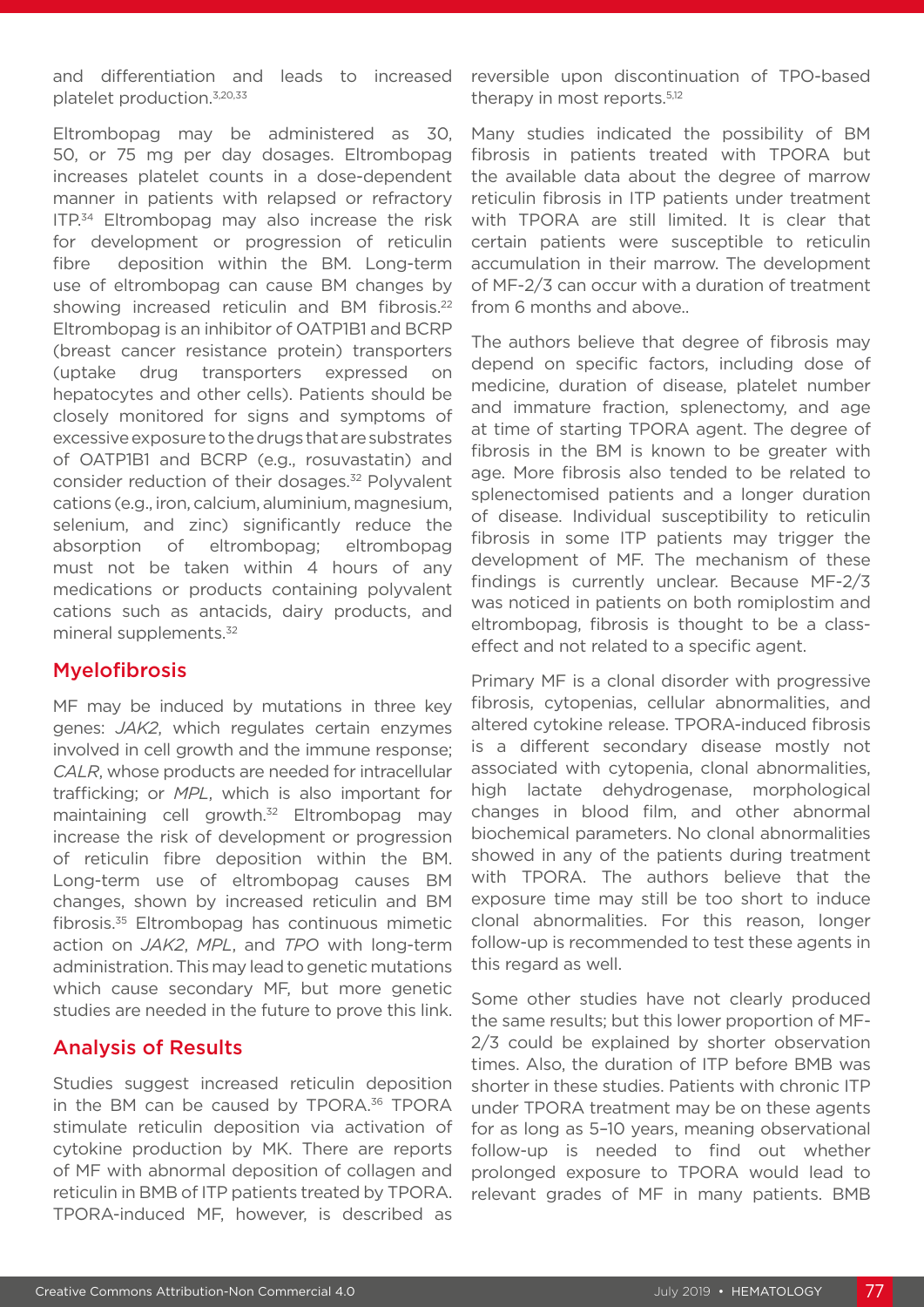were not performed regularly in all patients, on an annual or biannual basis. In some patients, treatment with TPORA was interrupted before biopsies, which could affect the degree of fibrosis in the specimen taken.

## Recommendations During Eltrombopag Treatment

Monitoring patients with the treatment of eltrombopag is a big concern. Haematologists have to monitor any clinical signs of anaemia or thrombocytopenia that may be progressed. Severe fatigue is the most common symptom in MF. Fatigue, fever, night sweats, and severe weight loss are signs of hyper catabolism. Hyperuricaemia can also arise secondary to high cell turnover, in which a high white blood cell count and platelet count may be seen: these cells are needed to compensate the marrow underproduction. Hyperuricaemia leads to gout or renal complications, and routine blood checks are very important to explore anaemia. The differentiation picture of full blood count should be monitored monthly. Peripheral blood smear examination is a useful and simple test to detect MF, and is recommended prior to initiation of therapy to establish the baseline level of cellular morphologic abnormalities

and to be monitored monthly. If the blood film includes teardrop-shaped red blood cells and a leucoerythroblastic picture, it may be indicative of MF. The authors suggest monitoring BM reticulin biopsy test for MF confirmation and for the detection of the severity of MF.

#### **CONCLUSION**

This review is an addition to the evidence that MF may be induced by eltrombopag after longterm administration, starting from 6 months. MF is mostly spontaneous and normally decreases after discontinuation of medication, but in a few cases becomes persistent. This major issue should be of high concern. Any patient on eltrombopag treatment should be under careful observation and be closely monitored. Routine blood check and peripheral blood smear can be used to detect MF, and BMB will be useful for the confirmation and determination of the severity and staging of the disease. Eltrombopag should be discontinued if this side effect is established. Finally, larger studies for longer periods using serial BMB before and periodically after eltrombopag treatment to evaluate the characteristics of this adverse effect need to be conducted.

#### References

- 1. Jy W et al. Clinical significance of platelet microparticles in autoimmune thrombocytopenias. J Lab Clin Med. 1992;119(4):334-45.
- 2. Neunert CE, Lambert PE. More than one pathway: Novel treatment for ITP. Blood. 2019;133(7):628-9.
- 3. Rodeghiero F et al. Standardization of terminology, definitions and outcome criteria in immune thrombocytopenic purpura of adults and children: Report from an international working group. Blood. 2009;113(11):2386-93.
- 4. Matzdorff A et al. Immune thrombocytopenia - current diagnostics and therapy: Recommendations of a joint working group of DGHO, ÖGHO, SGH, GPOH, and DGTI. Oncol Res Treat. 2018;41(Suppl 5):1-30.
- 5. Schmitt A et al. Pathologic interaction between megakaryocytes and polymorphonuclear leukocytes in myelofibrosis. Blood. 2000;96(4):1342-7.
- 6. Mills KI, McMullin MF. Mutational

spectrum defines primary and secondary myelofibrosis. Haematologica. 2014;99(1):2-3.

- 7. Arksey H, O'Malley L. Scoping studies : Towards a methodological framework. 2007. Available at: https:// core.ac.uk/download/pdf/56237.pdf. Last accessed: 06 June 2019.
- 8. Jayakar JP et al. Persistent thrombopoietin mimetic induced myelofibrosis in a woman with chronic refractory immune thrombocytopenia. Blood. 2015;126(23):4659.
- 9. Horikoshi M et al. Spontaneous thrombocytopenic purpura with myelofibrosis during treatment with eltrombopag. J Stage HOME. 2016;57(5):638-41.
- 10. Moustafa I et al. Eltrombopag induced myelofibrosis in immune thrombocytopenic patient: Case report. Clin Stud Med Case Rep. 2019;6:67.
- 11. Cheng G et al. Oral eltrombopag for the long-term treatment of

patients with chronic idiopathic thrombocytopenic purpura: Results of a Phase III, double- blind, placebocontrolled study (RAISE). Blood. 2008;112(11):400.

- 12. Ghanima W et al. Fibroproliferative activity in patients with immune thrombocytopenia (ITP) treated with thrombopoietic agents. Br J Haematol. 2011;155(2):248-55.
- 13. Ghanima W et al. Bone marrow fibrosis in 66 patients with immune thrombocytopenia treated with thrombopoietin-receptor agonists: A single-center, long-term follow-up. Haematologica. 2014;99(5):937-44.
- 14. Brynes RK et al. Evaluation of bone marrow reticulin in patients with chronic immune thrombocytopenia treated with eltrombopag: Data from the EXTEND study. Am J Hematol. 2015;90(7):598-601.
- 15. Brynes RK et al. A 2-Year, longitudinal, prospective study of the effects of eltrombopag on bone marrow in patients with chronic immune thrombocytopenia. Acta